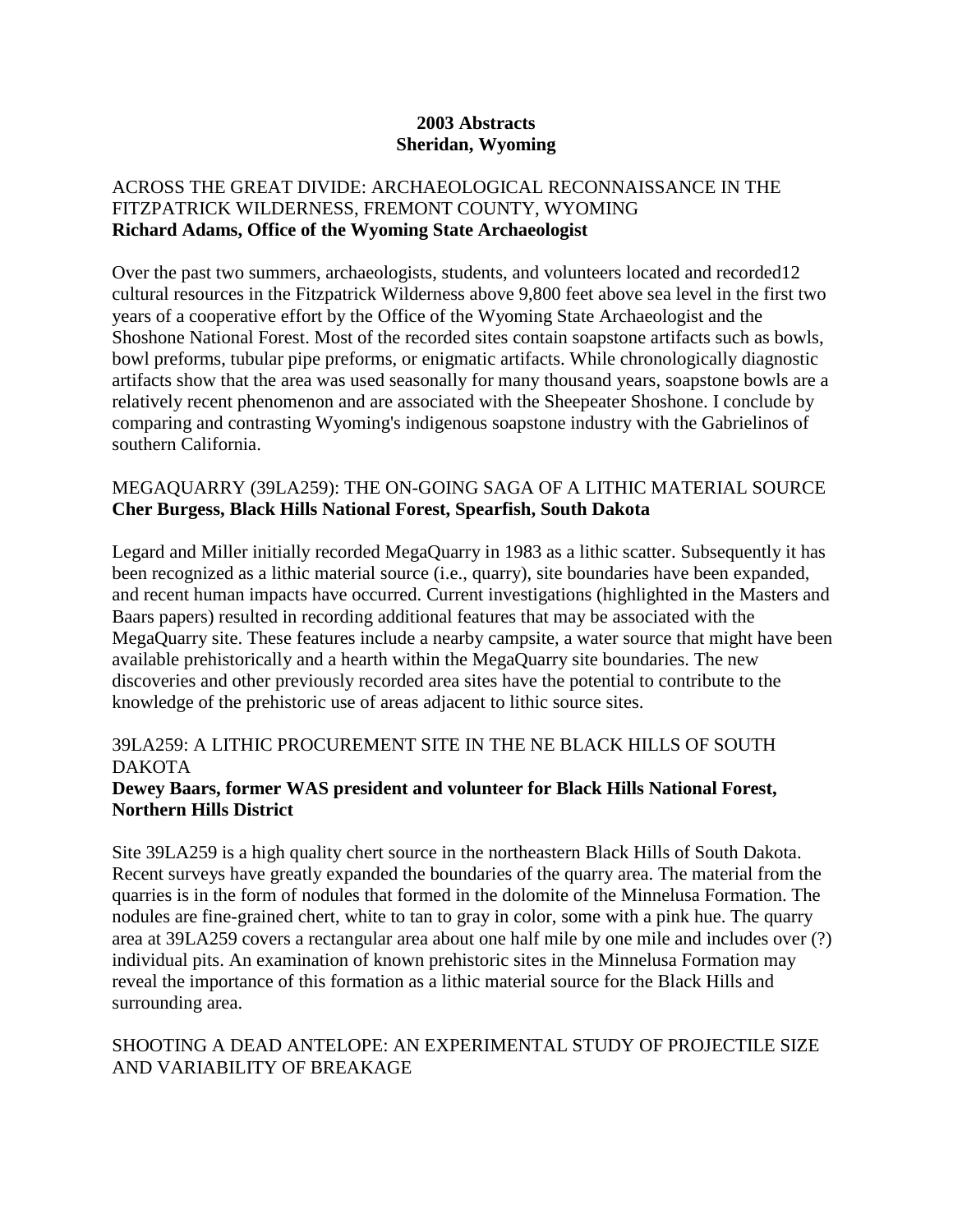#### **Joe Cheshier, University of Wyoming**

During the fall of 2002, an experimental study was undertaken at the University of Wyoming looking at understanding projectile point variability in the archaeological record. The questions the experiment sought to answer were: 1) how does size affect projectile point longevity/durability and 2) why is there variability in the size of recovered projectile points from archaeological sites. Ten 2.5cm points and ten 5cm points were knapped, hafted, and shot by bow into an antelope carcass. The points were fired repeatedly until their penetrative form was compromised by breakage. The 5cm points average 1.1 shots each while the 2.5cm points averaged 1.8 shots each. One variable that emerged as a key factor was thickness-to-length ratio. The 2.5cm points were considerably thicker compared to their length than the 5cm points were and lasted longer before final breakage.

### TREASURE CAVE: A PRELIMINARY DISCUSSION OF ITS ARTIFACTS AND SIGNIFICANCE IN OBSIDIAN DISTRIBUTION **Mike Fosha, South Dakota State Archaeologist's Office**

During the early 1960s, two individuals observed artifact rich sediments being disturbed in a cave in the northern Black Hills of South Dakota. For the next two years these individuals attempted to salvage the remains from the front of the cave for future study. These artifacts were recently given to the State Archaeological Research Center, Rapid Cit, for curation and analysis. The assemblage is temporally equivalent to the Late Archaic/Early Late Prehistoric Period and is a remarkable collection of wood tools and other organics as well as a large percentage of obsidian cores, debitage and tools.

## DATA RECOVERY AT 48NA465 **John G. Goss**

During spring of 2000, an archaeological monitor of stream realignment construction activities, conducted by Umetco Minerals Corporation, discovered exposed, uncovered deposits of buried Prehistoric features and artifacts on a series of Late Holocene stream terraces on upper East Canyon Creek in the Gas Hills of central Wyoming. Archaeological excavations conducted throughout the summer and fall of 2000 and spring of 2001 resulted in the investigation of four cultural components consisting of: 63 cultural features, 217 stone tools, 11,706 pieces of lithic debitage, two hammerstones, nine small fragments of ceramics (not potsherds), 688+ bone fragment including bison and deer/pronghorn, and a large freshwater mussel valve. Radiocarbon sampling and diagnostic tools provided dates from the Late Archaic and Late Prehistoric cultural periods from approximately 3,120 to 1,120 years B.P. The large sample of features and lithics is a data set that provides insight into Late Archaic cultural adaptations in the eastern Gas Hills region of the Wind River Basin. Analysis of the features indicates the occupants utilized a well-developed roasting pit technology for hot-rock utilization and processing floral and faunal foods. The lithic source study of the wide range of materials recovered from this site explores procurement, mobility, and trade that brought local and exotic goods through this region. Activities at the site include hearth and roasting pit utilization, hunting, butchering, hide processing, plant food processing, hotrock use, lithic tool manufacturing and maintenance, and lithic raw material procurement.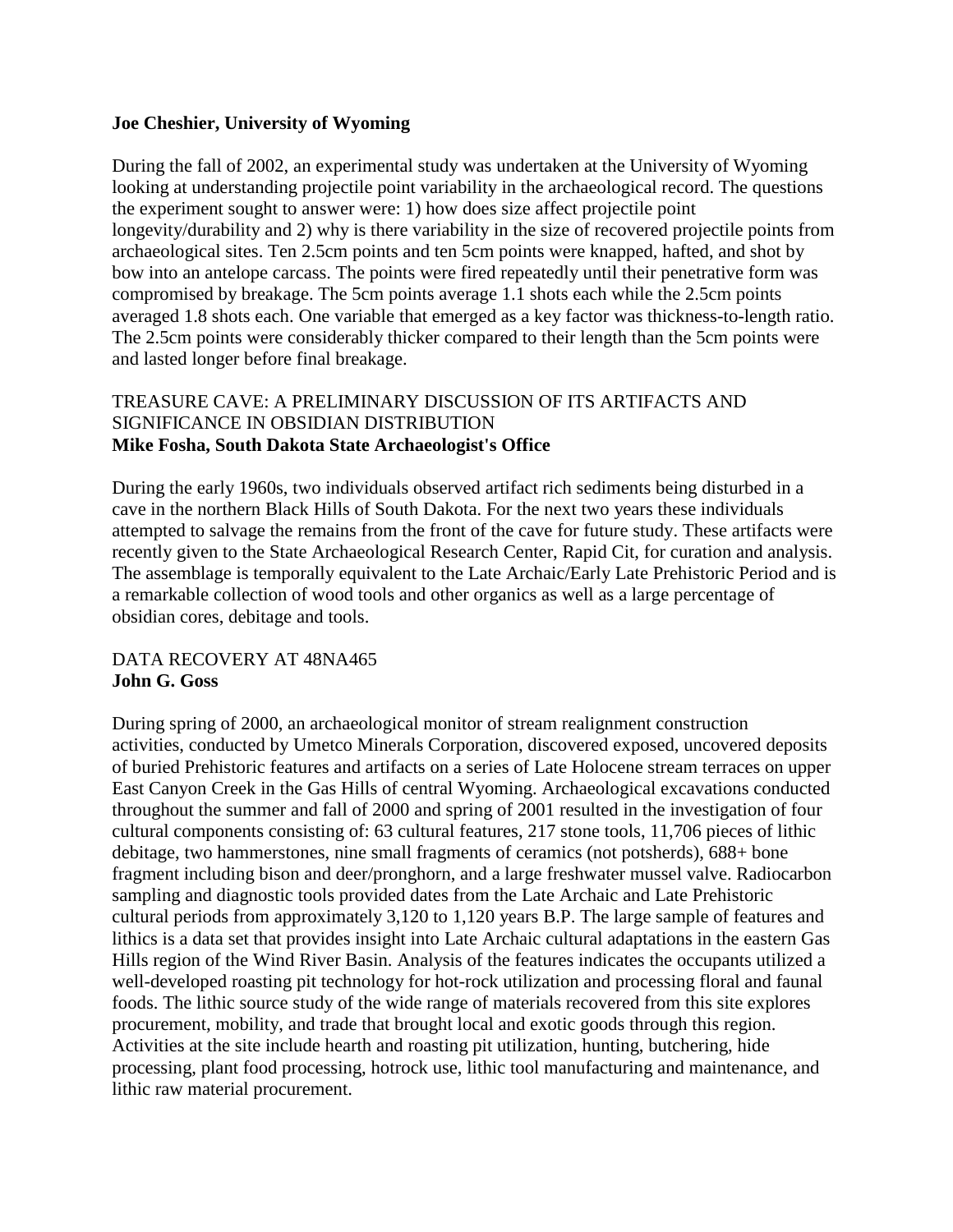# DANGLING LEGS PETROGLYPHS, NATRONA COUNTY WYOMING **Mavis Greer and John Greer**

A rockshelter in central Wyoming (48NA3535) contains numerous late period petroglyphs. The main panel is dominated by large rectangular bodied humans. Some are clearly males, all have upraised arms, but none holds a weapon. The back wall continues to be affected by natural erosion. One human's feet were found on a detached block on the shelter floor. This is a prime example of significant rock art sites being lost to nature, but it is also a good example of the amount of data these impacted sites still have to offer.

## A CANID FOOT BONE BEAD MANUFACTURING AREA AT SITE 48CA1366 **Kerry Lippincott, Consulting Archaeologist, Casper, WY**

Beads and/or tubes produced from metacarpals and metatarsals of large dogs or wolves have long been recognized as a trait at Northwestern Plains archaeological excavations. William Mulloy reported their occurrence from Pictograph Cave and George Frison excavated them at the Kobold, Big Goose Creek, and Piney Creek sites. Contract excavations by John Albanese and the Archeology Lab, Augustana College at 48CA1366, a site on coal mining property along the Belle Fourche River south of Gillette, revealed a workshop area exclusively devoted to the manufacturing of these kinds of ornaments. A hearth, stone tools, canid foot bone bead debris, and red ocher were recovered from excavations in a small area of the site. Analysis revealed a possible manufacturing process for these beads. Ceramics from the site indicated possible affiliations to Middle Missouri tradition sites along the Missouri River and radiocarbon dates placed the component between A.D. 1390 and 1440.

### PREHISTORIC QUARRIES: A 21ST CENTURY APPROACH **Max Masters, Black Hills State University and Black Hills National Forest, Northern Hills District**

A large prehistoric lithic quarry, 39LA259, was recorded in 1983 in the northeastern Black Hills. The quarry has been revisited several times since, but the rudimentary maps prepared during these investigations did not illustrate the actual number of quarry pits or their geographical extent. An extensive effort was made this past year to map all of the quarry pits and associated features using global positions systems (GPS) and geographic information systems (GIS). This presentation will explain the technology used and the problems encountered. The effort resulted in an extension of the site boundaries and improved understanding of this particular quarry.

# PALEOINDIAN TO POTTERY: A PREHISTORIC SITE DISTRICT IN SUBLETTE COUNTY, WYOMING

### **Terri Miner, Current Archaeological Research, Inc., Rock Springs, Wyoming**

In the 2000 field season, Current Archaeological Research recorded a group of sites in the Jonah Gas Field near Pinedale, Wyoming, that resulted in the definition of Prehistoric Site District 48SU4000. Encroaching well field development poses a threat of vandalism to rare and significant cultural resources through increased access of the area to the public. The district is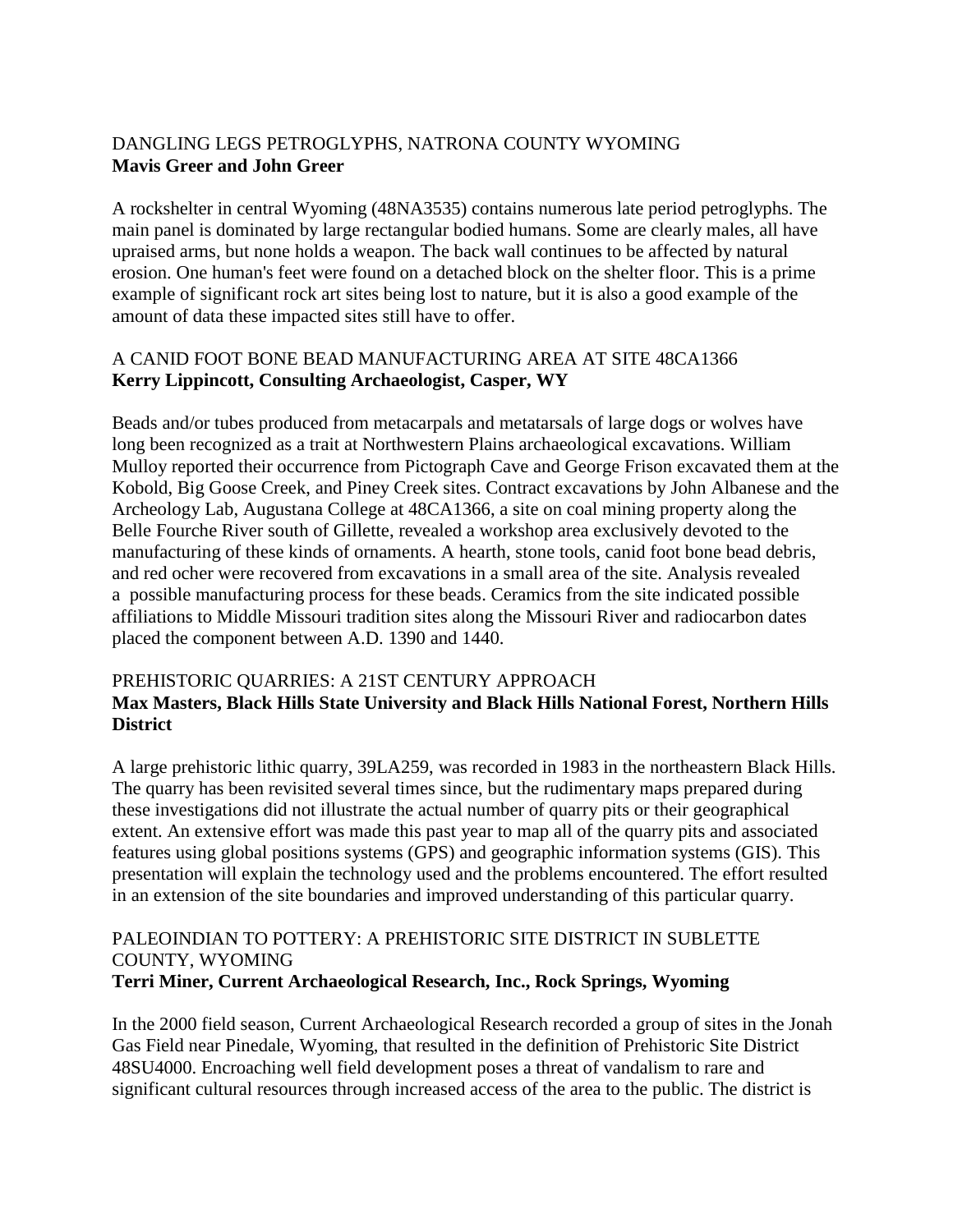situated around a system of bedrock outcrop ridges that create numerous rock-sheltered areas. The site areas are dense with surface cultural material scatters including five site localities with a prehistoric ceramic presence, two of which contained approximately 500 sherds each. Other rare artifact classes are represented in the site district including two projectile points typed to the Paleoindian Period. A wide range of activities are implied by the broad representation of cultural material and feature types documented thus far that include toolstone procurement, tool manufacture, floral and faunal resource processing, pottery use and possible manufacture, habitation, hunting, trade, communal meeting and ceremonial activities. Test units placed in collapsed rock shelters confirmed the existence of substantial cultural deposits. A significant potential in the site district for preserved Paleoindian deposits, otherwise perishable organic cultural material, possible human interments and data relevant to paleoecological reconstruction is indicated by this initial inventory and limited testing.

### THE CIVIL WAR IN ARCHAEOLOGY **Doug Owsley, Smithsonian Institution**

Union and Confederate military burials from the Civil Ware are still being discovered. This program will explain how archaeological, forensic anthropological, and historical research can help identify military unit, individual identity, and cause of death.

# PLAINS WOODLAND PRESENCE IN THE PINE BLUFFS ESCARPMENT **Peterson, Marcia L. and Charles A. Reher, University of Wyoming**

Plains Woodland sites are found throughout much of the western Plains, but in the westcentral High Plains these sites seem to demonstrate that this also was by far the most prolific prehistoric occupation. The High Plains Archaeology Project has identified more than 20 Woodland sites in a small portion of southeast Wyoming, and this presentation will focus on 14 Late Plains Woodland manifestations that are scattered along about 12 linear miles of the Pine Bluffs escarpment. Diagnostic artifacts including small, corner-notched projectile points and cordmarked ceramics were used to identify the Late Plains Woodland components. Site types range from large, stratified campsites such as the Pine Bluffs Site (48LA312) and Seven Mile Point (48LA304), to smaller open camps, other lithic/ceramic scatters, and rock shelters. Especially notable are extremely large concentrations of fire cracked rock from extensive use of roasting pits. A series of

radiocarbon dates from several sites will be presented, along with discussion of artifact assemblages, settlement patterns, and other relevant research areas. Though the Late Plains Woodland period has been studied in some detail, much remains to be learned regarding their presence on the High Plains.

### LIFE ON THE ROAD: A DECADE OF ARCHAEOLOGY ALONG HIGHWAY 24 IN THE BEAR LODGE MOUNTAINS OF WYOMING **Edward Schneider, TRC Mariah Associates Inc.**

Beginning in 1992 with a cultural resource inventory of 27 miles along Highway 24 in the Bear Lodge Mountains of Wyoming, TRC Mariah Associates recorded 82 prehistoric and historic sites. Alternating field seasons of test excavations and data recovery has occurred since 1994. Thirty four sites have been tested for NRHP eligibility and project effect and data recovery has